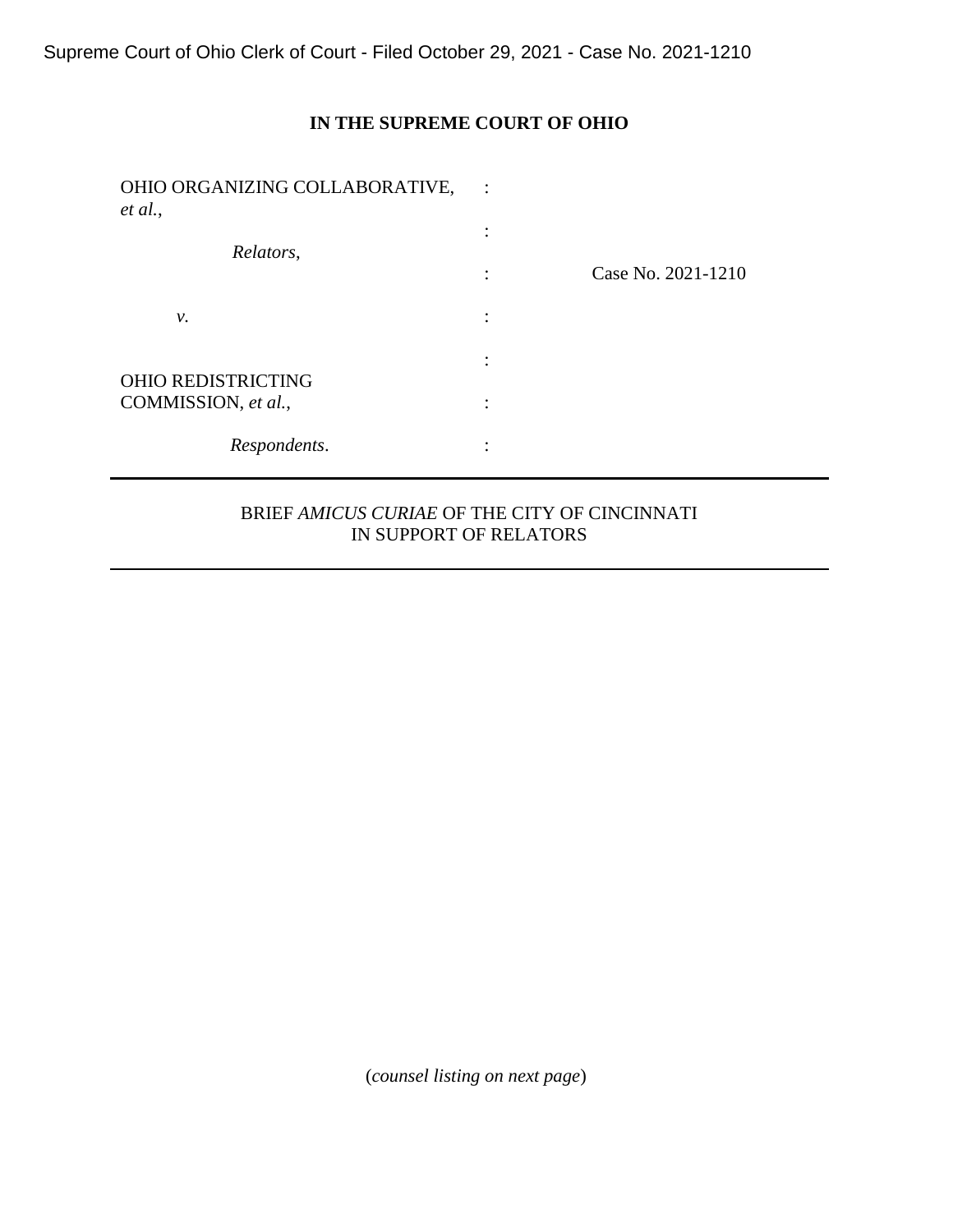Freda J. Levenson (0045916) ACLU of Ohio Foundation, Inc. 4506 Chester Avenue Cleveland, Ohio 44103 Tel: 614-586-1972 x 125 [flevenson@acluohio.org](mailto:flevenson@acluohio.org)

David J. Carey (0088787) ACLU of Ohio Foundation, Inc. 1108 City Park Avenue, Suite 203 Columbus, OH 43206 (614) 586-1972 x2004 [dcarey@acluohio.org](mailto:dcarey@acluohio.org)

Alora Thomas (PHV 22010-2021) Kelsey Miller\* Julie A. Ebenstein (PHV 25423-2021) American Civil Liberties Union 125 Broad Street New York, NY 10004 (212) 519-7866 [athomas@aclu.org](mailto:athomas@aclu.org) [jebenstein@aclu.org](mailto:jebenstein@aclu.org)

Robert D. Fram (PHV 25414-2021) Donald Brown\*\* (PHV 25480-2021) Joshua González (PHV 25424-2021) Juliana Goldrosen (PHV 25193-2021) David Denuyl (PHV 25452-2021) COVINGTON & BURLING LLP Salesforce Tower 415 Mission Street San Francisco, CA 94105-2533 (415) 591 6000 [rfram@cov.com](mailto:rfram@cov.com)

ANDREW W. GARTH (0088905) City Solicitor Emily Smart Woerner (0089349) Deputy City Solicitor Shannon Price (0100744) Assistant City Solicitor 801 Plum Street, Room 214 Cincinnati, Ohio 45202 Phone: (513) 352-3307 Fax: (513) 352-1515 [emily.woerner@cincinnati-oh.gov](mailto:emily.woerner@cincinnati-oh.gov) [shannon.price@cincinnati-oh.gov](mailto:shannon.price@cincinnati-oh.gov)

*Counsel for Amicus Curiae City of Cincinnati*

DAVE YOST OHIO ATTORNEY GENERAL Michael J. Hendershot (0081842) Michael A. Walton (0092201) Bridget C. Coontz (0072919) Julie M. Pfeiffer (0069762) 30 E. Broad Street Columbus, OH 43215 Tel: (614) 466-2872 Fax: (614) 728-7592 [Michael.Hendershot@OhioAttorneyGeneral.gov](mailto:Michael.Hendershot@OhioAttorneyGeneral.gov) [Michael.Walton@OhioAGO.gov](mailto:Michael.Walton@OhioAGO.gov) [bridget.coontz@ohioago.gov](mailto:bridget.coontz@ohioago.gov) [julie.pfeiffer@ohioago.gov](mailto:julie.pfeiffer@ohioago.gov)

*Counsel for Respondents Governor Mike DeWine, Secretary of State Frank LaRose, and Auditor Keith Faber*

W. Stuart Dornette (0002955) Beth A. Bryan (0082076) Philip D. Williamson (0097174) TAFT STETTINIUS & HOLLISTER LLP 425 Walnut St., Suite 1800 Cincinnati, Ohio 45202-3957 T: (513) 381-2838 [dornette@taftlaw.com](mailto:dornette@taftlaw.com) [bryan@taftlaw.com](mailto:bryan@taftlaw.com) [pwilliamson@taftlaw.com](mailto:pwilliamson@taftlaw.com)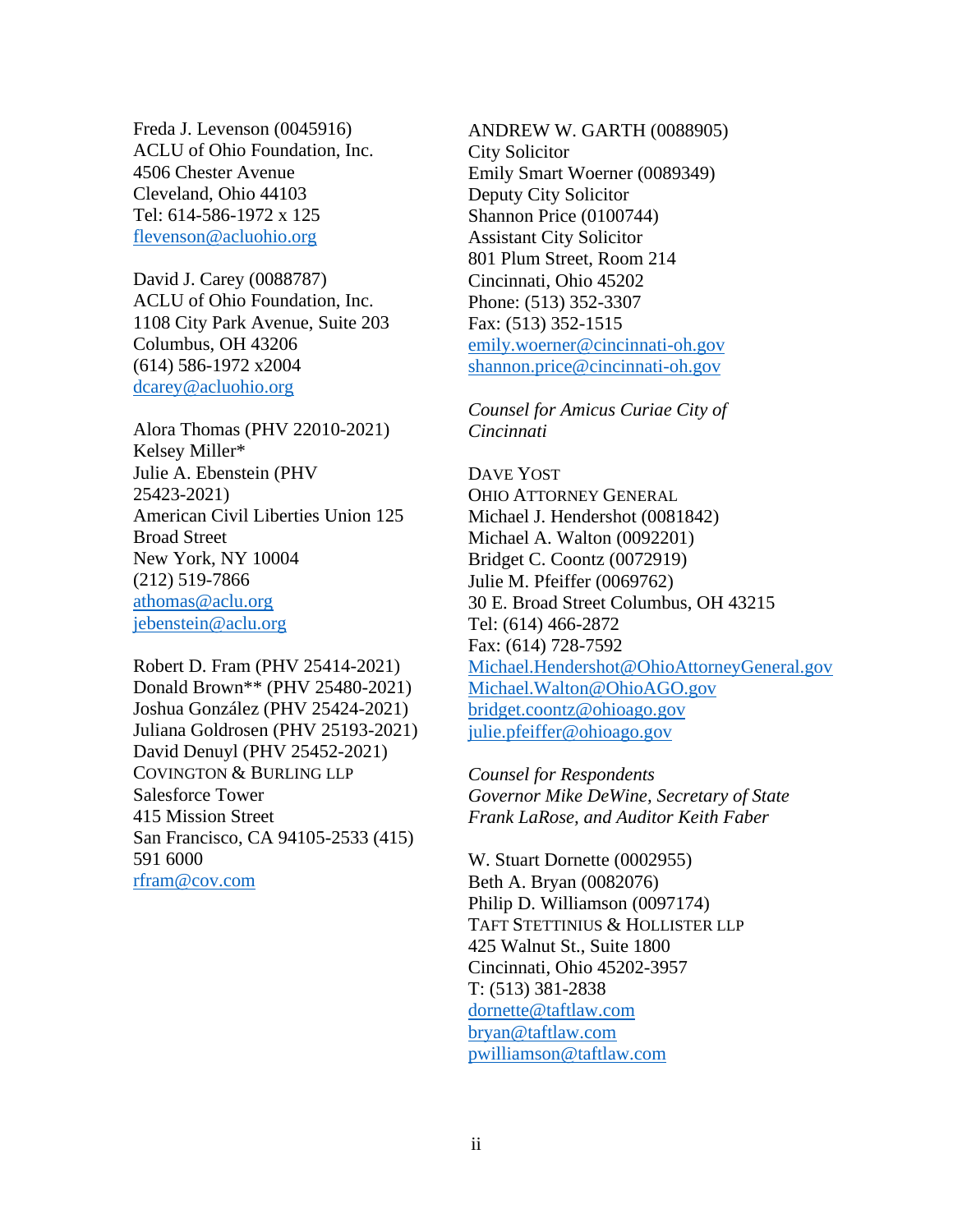Anupam Sharma (PHV 25418-2021) James Hovard (PHV 25420-2021) Yale Fu (PHV 25419-2021) COVINGTON & BURLING LLP 3000 El Camino Real 5 Palo Alto Square, 10th Floor Palo Alto, CA 94306-2112 (650) 632-4700 [asharma@cov.com](mailto:asharma@cov.com)

Madison Arent\* COVINGTON & BURLING LLP The New York Times Building 620 Eighth Avenue New York, NY 10018-1405 (212) 841 1000 [marent@cov.com](mailto:marent@cov.com)

*Counsel for Relators League of Women Voters et al. \*Pro Hac Vice Motion Forthcoming \*\*Pro Hac Vice Motion Pending*

Phillip J. Strach (PHV 25444-2021) Thomas A. Farr (PHV 25461-2021) John E. Branch, III (PHV 25460-2021) Alyssa M. Riggins (PHV 25441-2021) NELSON MULLINS RILEY & SCARBOROUGH LLP 4140 Parklake Ave., Suite 200 Raleigh, North Carolina 27612 [phil.strach@nelsonmullins.com](mailto:phil.strach@nelsonmullins.com) [tom.farr@nelsonmullins.com](mailto:tom.farr@nelsonmullins.com) [john.branch@nelsonmullins.com](mailto:john.branch@nelsonmullins.com) [alyssa.riggins@nelsonmullins.com](mailto:alyssa.riggins@nelsonmullins.com) T: (919) 329-3812

*Counsel for Respondents Senate President Matt Huffman and House Speaker Robert Cupp*

John Gilligan (Ohio Bar No. 0024542) Diane Menashe (Ohio Bar No. 0070305) ICE MILLER LLP 250 West Street, Suite 700 Columbus, Ohio 43215 [John.Gilligan@icemiller.com](mailto:John.Gilligan@icemiller.com) [Diane.Menashe@icemiller.com](mailto:Diane.Menashe@icemiller.com)

*Counsel for Respondents Senator Vernon Sykes and House Minority Leader Emilia Sykes*

Erik J. Clark (Ohio Bar No. 0078732) Ashley Merino (Ohio Bar No. 0096853) ORGAN LAW LLP 1330 Dublin Road Columbus, Ohio 43215 T: (614) 481-0900 F: (614) 481-0904 [ejclark@organlegal.com](mailto:ejclark@organlegal.com) [amerino@organlegal.com](mailto:amerino@organlegal.com)

*Counsel for Respondent Ohio Redistricting Commission*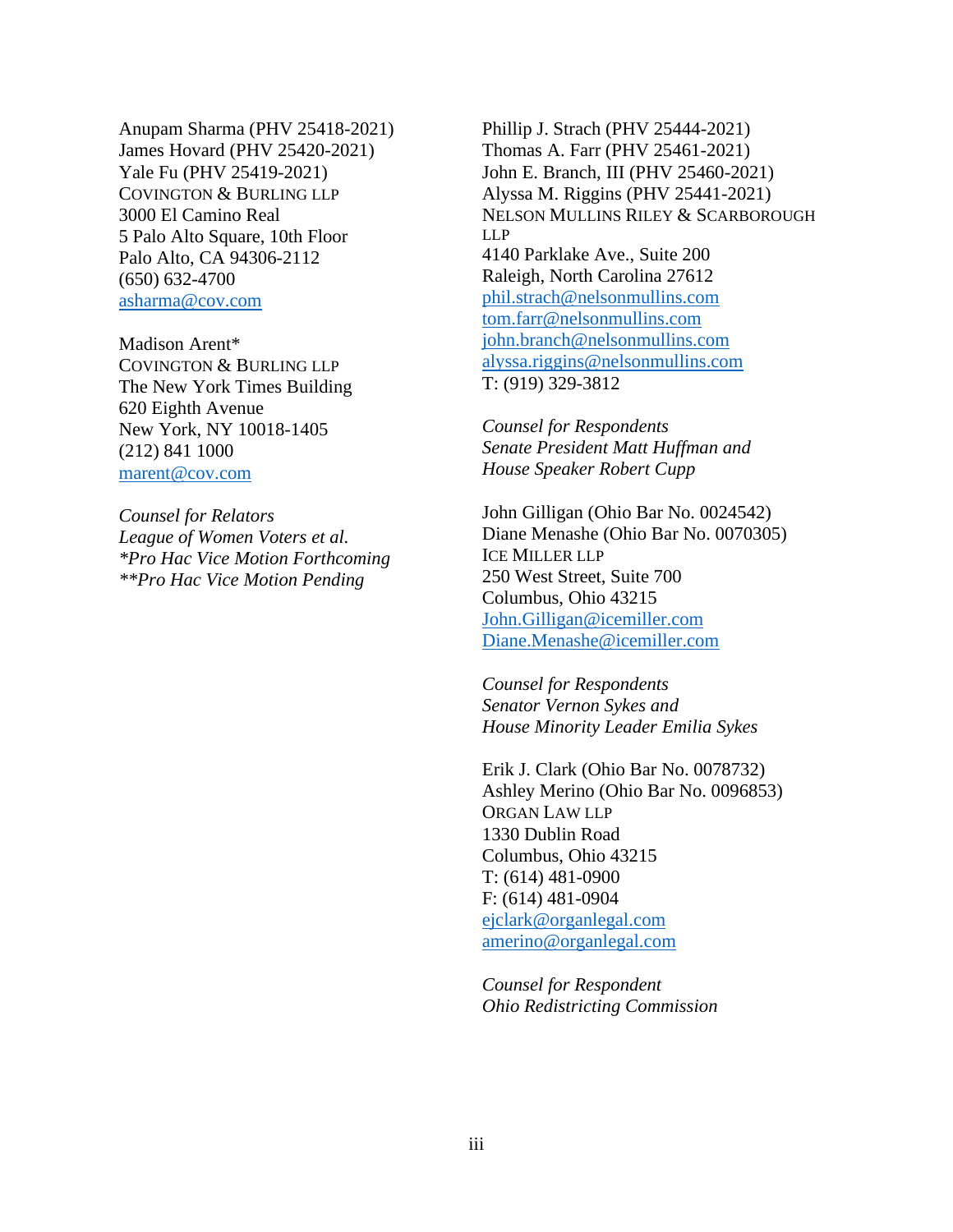# **TABLE OF CONTENTS**

| A. The Enacted Maps 'pack' and 'crack' Cincinnati residents into non-competitive districts,<br>B. Partisan gerrymandering undermines constitutional home rule and democratic norms                                                                         |
|------------------------------------------------------------------------------------------------------------------------------------------------------------------------------------------------------------------------------------------------------------|
|                                                                                                                                                                                                                                                            |
| 1. A gerrymandered legislature has every incentive to abuse its power of preemption.<br>Even when the legislative process is not abused, systemic preemption by a<br>2.<br>gerrymandered legislature results in the anti-democratic erosion of home rule 9 |
|                                                                                                                                                                                                                                                            |

# **CERTIFICATE OF SERVICE**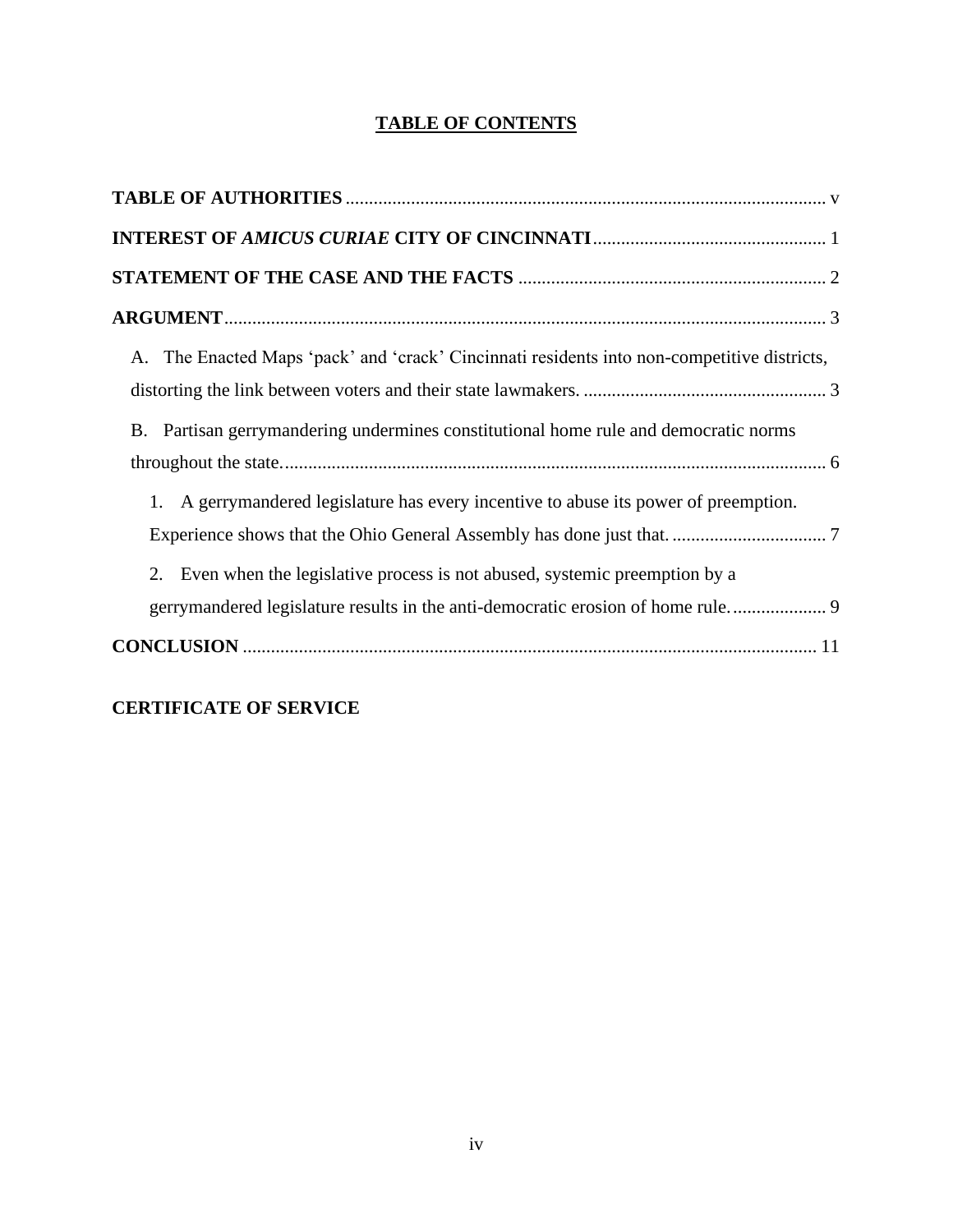# **TABLE OF AUTHORITIES**

## <span id="page-4-0"></span>**Cases**

| City of Dayton v. State, 151 Ohio St.3d 168, 2017-Ohio-6909, 87 N.E.3d 176 11             |
|-------------------------------------------------------------------------------------------|
|                                                                                           |
| State ex rel. Morrison v. Beck Energy Corp., 143 Ohio St.3d 271, 2015-Ohio-485, 37 N.E.3d |
|                                                                                           |
| <b>Statutes</b>                                                                           |
|                                                                                           |
|                                                                                           |
|                                                                                           |
|                                                                                           |
|                                                                                           |
|                                                                                           |
|                                                                                           |
|                                                                                           |
|                                                                                           |
|                                                                                           |
|                                                                                           |
|                                                                                           |
| <b>Constitutional Provisions</b>                                                          |
|                                                                                           |
|                                                                                           |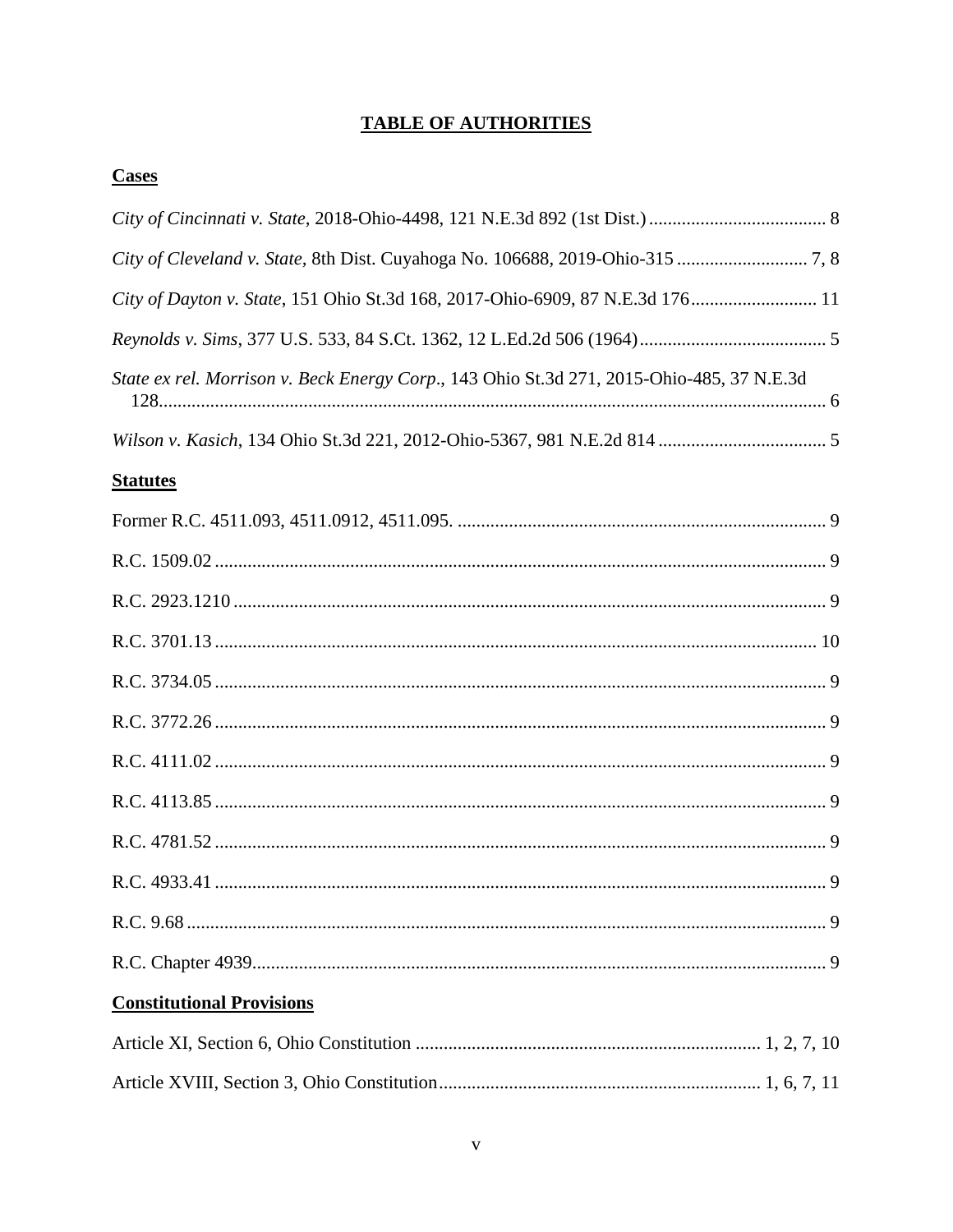# **Other Authorities**

| Bean & Strano, Punching Down: How States are Suppressing Local Democracy,                                                                                                            |
|--------------------------------------------------------------------------------------------------------------------------------------------------------------------------------------|
| Brennan Center for Justice, Gerrymandering Explained, https://www.brennancenter.org/our-<br>work/research-reports/gerrymandering-explained (accessed October 22, 2021).  2, 4        |
| Caughey, Tausanovitch, and Warshaw, Partisan Gerrymandering and the Political Process:<br>Effects on Roll-Call Voting and State Policies, Election Law Journal: Rules, Politics, and |
| Complaint, Bria Bennett, et. al., v. Ohio Redistricting Commission, et. al., Case No. 2021-1198,6                                                                                    |
| Complaint, League of Women Voters of Ohio, et. al., v. Ohio Redistricting Commission, et. al.,                                                                                       |
| Complaint, Ohio Organizing Collaborative, et. al., v. Ohio Redistricting Commission, et. al.,                                                                                        |
| Evidence of Bennett Relators, Expert Affidavit of Dr. Jonathan Rodden, Bria Bennett, et. al., v.                                                                                     |
| Exhibit 1, Affidavit of Michael S. Latner, ¶ 33, Ohio Organizing Collaborative, et. al. v. Ohio                                                                                      |
| Stephanopoulos, The Causes and Consequences of Gerrymandering, 59 Wm. & Mary L. Rev.                                                                                                 |
| Sub. S.B. No. 185, As Passed By Senate, https://search-prod.lis.<br>state.oh.us/solarapi/v1/general_assembly_134/bills/sb185/PS/02/sb185_02_PS?format=pdf                            |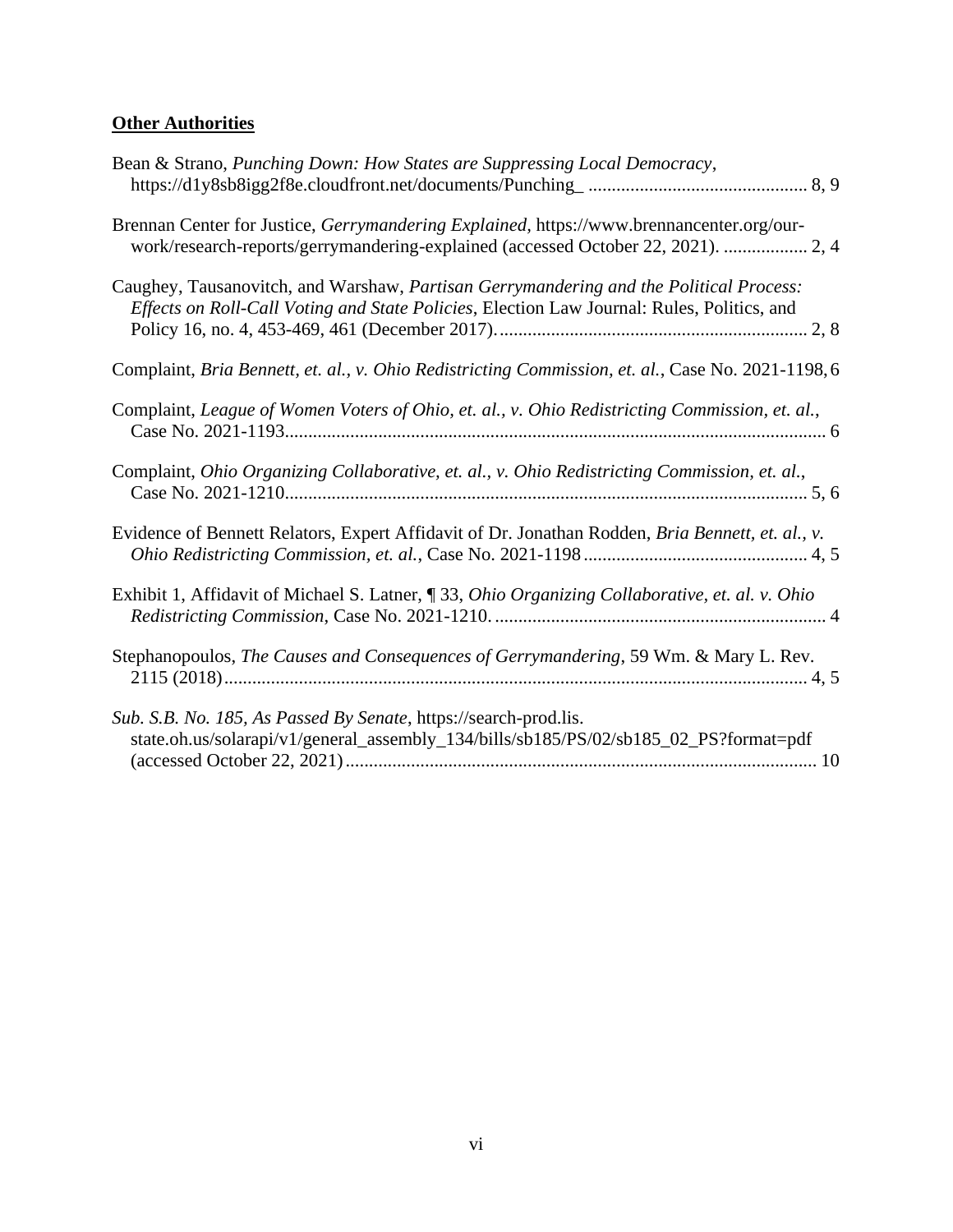### **INTEREST OF** *AMICUS CURIAE* **CITY OF CINCINNATI**

<span id="page-6-0"></span>The City of Cincinnati ("City") is a charter municipal corporation empowered by the Ohio Constitution to "exercise all powers of local self-government." Article XVIII, Section 3, Ohio Constitution. Cincinnati residents rely on the City to provide critical services and infrastructure, promote economic development, and maintain safe and healthy neighborhoods. Each of these functions requires decisive—and sometimes creative—exercise of the City's constitutional home rule authority. All are directly impacted by the ongoing COVID-19 pandemic.

Unfortunately, Cincinnati is also home to several of the most aggressively gerrymandered districts in the state of Ohio. In each of these areas, Cincinnati residents find that their vote counts for less than it should—all because they live in a 'packed' or 'cracked' district designed to yield victory to a specific party. Article XI, Section 6 of the Ohio Constitution, makes a promise to all Ohioans: that whether or not their representative in the General Assembly shares their political views, the partisan composition of the Assembly as a whole will mirror statewide voter preferences. *See* Article XI, Section 6 ("The statewide proportion of districts whose voters \* \* \* favor each political party *shall* correspond closely to the statewide preferences of the voters of Ohio.") (emphasis added). When that promise is broken, all Ohioans suffer—but voters in gerrymandered districts suffer most. These voters, Cincinnati voters, are denied an equal voice in state politics.

The City faces an acute, dual harm from violations of Article XI, Section 6. Partisan gerrymandering not only disenfranchises our residents, but undermines the home rule authority granted by Article XVIII, Section 3. Deprived of the opportunity to participate equally in state elections, Cincinnati residents often turn to their local government for help—only to find that the City's law-making ability is hamstrung through serial preemption by a non-representative state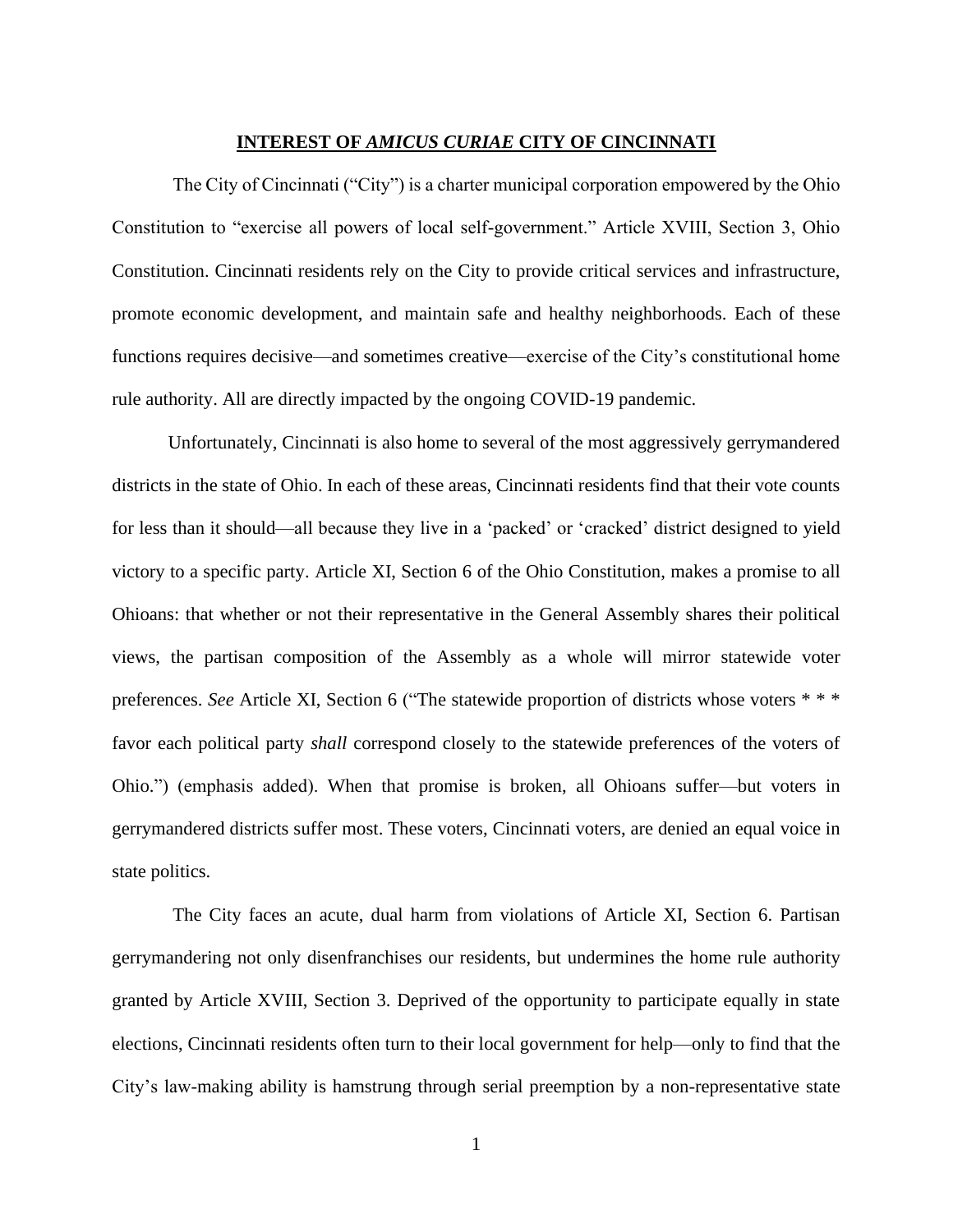legislature. Enforcement of the bipartisan redistricting requirements in Article XI, Section 6 is critical to reassert balance between state and local governmental authority and to ensure that urban voters have an equal voice in our democracy. This *amicus curiae* brief in support of Relators thus urges the Court to declare the maps at issue in this case (the "Enacted Maps") unconstitutional.

### **STATEMENT OF THE CASE AND THE FACTS**

<span id="page-7-0"></span>In the past two decades, the issue of partisan gerrymandering has stormed to the forefront of the American political stage. Gerrymandering is not a new feature of American politics, but the rise of big data and new technology now allows mapmakers to curate the outcome of future elections with unprecedented accuracy. *See* Brennan Center for Justice, *Gerrymandering Explained*, https://www.brennancenter.org/our-work/research-reports/gerrymandering-explained (accessed October 22, 2021). Even a single gerrymandered seat in a state legislature produces a quantifiable policy skew in favor of the advantaged party. *See* Caughey, Tausanovitch, and Warshaw, *Partisan Gerrymandering and the Political Process: Effects on Roll-Call Voting and State Policies*, Election Law Journal: Rules, Politics, and Policy 16, no. 4, 453-469, 461 (December 2017). Each additional, gerrymandered seat pushes the ideological composition of the legislature further away from the state median voter, with a direct impact on legislative policy that persists long after any one election. *Id.* at 461, 468.

Ohio voters have made their view of partisan gerrymandering abundantly clear. In 2015, a resounding 71 percent of voters passed "Issue 1," mandating a bipartisan, public process for drawing legislative districts. The resulting constitutional amendment, Article XI, Section 6, requires that Ohio's legislative districts be drawn so that "the statewide proportion of districts" whose voters "favor each political party [ ] correspond[s] closely to the statewide preferences of the voters of Ohio." By requiring district maps to mirror statewide preferences, Article XI, Section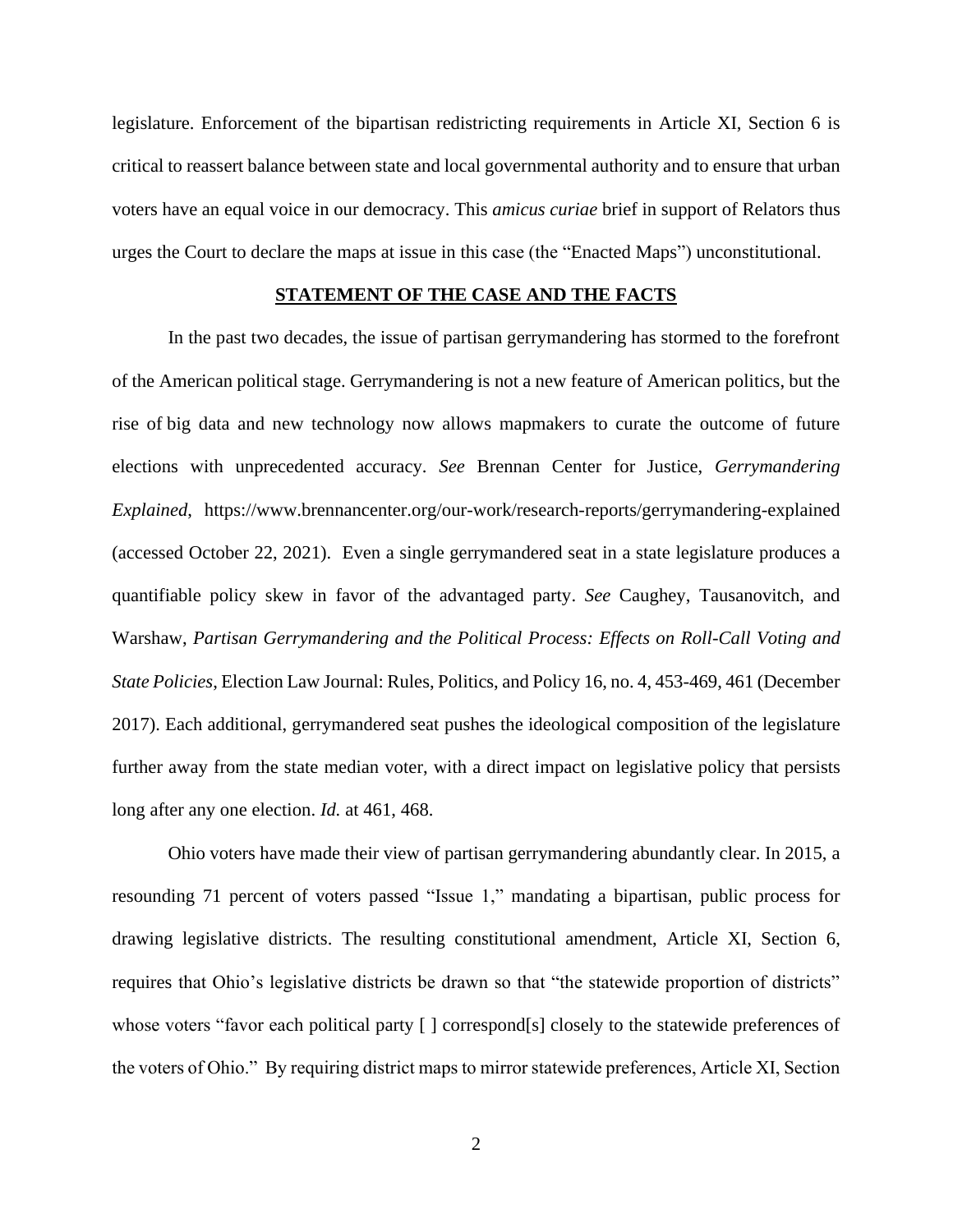6 essentially sets a constitutional ceiling on partisanship. It makes a promise to every Ohioan that, whether or not their individual legislator aligns with their political views, the partisan composition of the General Assembly will not deviate too far from that of the state.

The gerrymandered maps adopted by the General Assembly and at issue here fall far short of the proportional fairness mandated by Article XI, Section 6. As drawn, these maps produce a gross deviation between the projected composition of the General Assembly—where Republicans would obtain 67 percent of seats in both houses—and the actual partisan preferences of Ohio voters (split 54 percent Republican and 46 percent Democrat over the last 10 years). Relator's Complaint outlines at length the brazen political manipulation and faux statistical reasoning that produced these unconstitutional maps. To avoid redundancy, this amicus brief focuses on two different, intertwined consequences of partisan gerrymandering: the systemic underrepresentation of Ohio municipalities, and the resulting erosion of constitutional home rule via preemption.

#### **ARGUMENT**

<span id="page-8-0"></span>Residents of the 'packed' and 'cracked' districts in Ohio's urban areas suffer twin harms: disenfranchisement at the state level compounded by anti-democratic preemption of local lawmaking power. This Court should honor the intentions of the more than two million Ohio voters who passed Article XI, Section 6, and declare the Enacted Maps unconstitutional.

## <span id="page-8-1"></span>**A. The Enacted Maps 'pack' and 'crack' Cincinnati residents into non-competitive districts, distorting the link between voters and their state lawmakers.**

In Cincinnati—and across the state and nation—partisan gerrymandering operates through the practice of 'packing' and 'cracking' districts to make a map more favorable to the advantaged party. 'Packed' districts are packed full of voters from the disadvantaged party—far more than the disadvantaged party needs to win. This surplus of disadvantaged-party voters ensures that many disadvantaged-party votes are 'wasted,' i.e., expended on a race where they have no impact.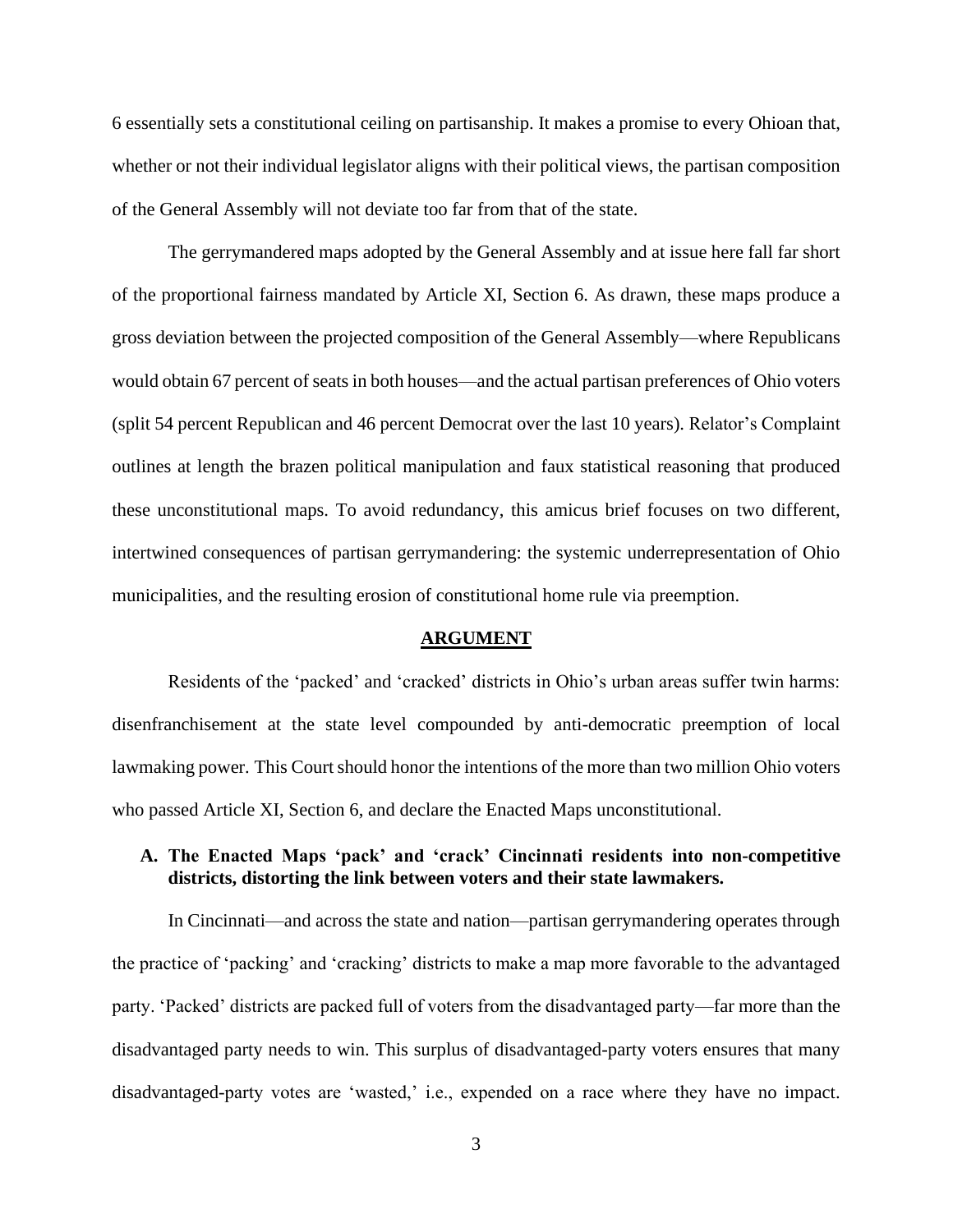'Cracked' districts, in contrast, purposefully break up disadvantaged-party voting blocks into multiple different districts. By splitting up groups of voters (like specific neighborhoods or religious groups) who are likely to vote for the disadvantaged party, mapmakers ensure that these groups cannot muster enough votes to win any one district. *See*, *e.g.*, Brennan Center for Justice, *Gerrymandering Explained*, https://www.brennancenter.org/our-work/researchreports/gerrymandering-explained (accessed October 22, 2021).

Highly-populated urban areas are particularly vulnerable to 'packing' and 'cracking,' and Cincinnati is no exception. *See* Stephanopoulos, *The Causes and Consequences of Gerrymandering*, 59 Wm. & Mary L. Rev. 2115, 2126 (2018); Evidence of Bennett Relators, Expert Affidavit of Dr. Jonathan Rodden, Case No. 2021-1198, ¶¶ 63-77 (describing how the Ohio Redistricting Commission exploited Ohio's political geography to create gerrymandered districts in and around urban centers). It is thus no surprise that the enacted maps for Hamilton County and Montgomery County provide some of the worst examples of gerrymandering in the state. The enacted maps 'pack' Hamilton County House Districts 24 and 25 with likely Democratic voters, ensuring that adjacent Districts 27, 29, and 30 all lean safely Republican. *See* Exhibit 1 to the Complaint, Affidavit of Michael S. Latner, ¶ 33, *Ohio Organizing Collaborative, et. al. vs. Ohio Redistricting Commission*, Case No. 2021-1210. Montgomery County House District 38 is likewise 'packed' with Democrats, with the result that adjoining House districts 35 and 39 are safely Republican. *Id.* 

A comparison between the enacted maps and the Citizens' Redistricting Commission 'Unity Map' shows the stark consequences of gerrymandering for representation in and around Cincinnati. Under the neutral map, Republicans could expect to win one seat in Hamilton County and two in Montgomery County. But under the Enacted Maps, Republicans are projected to win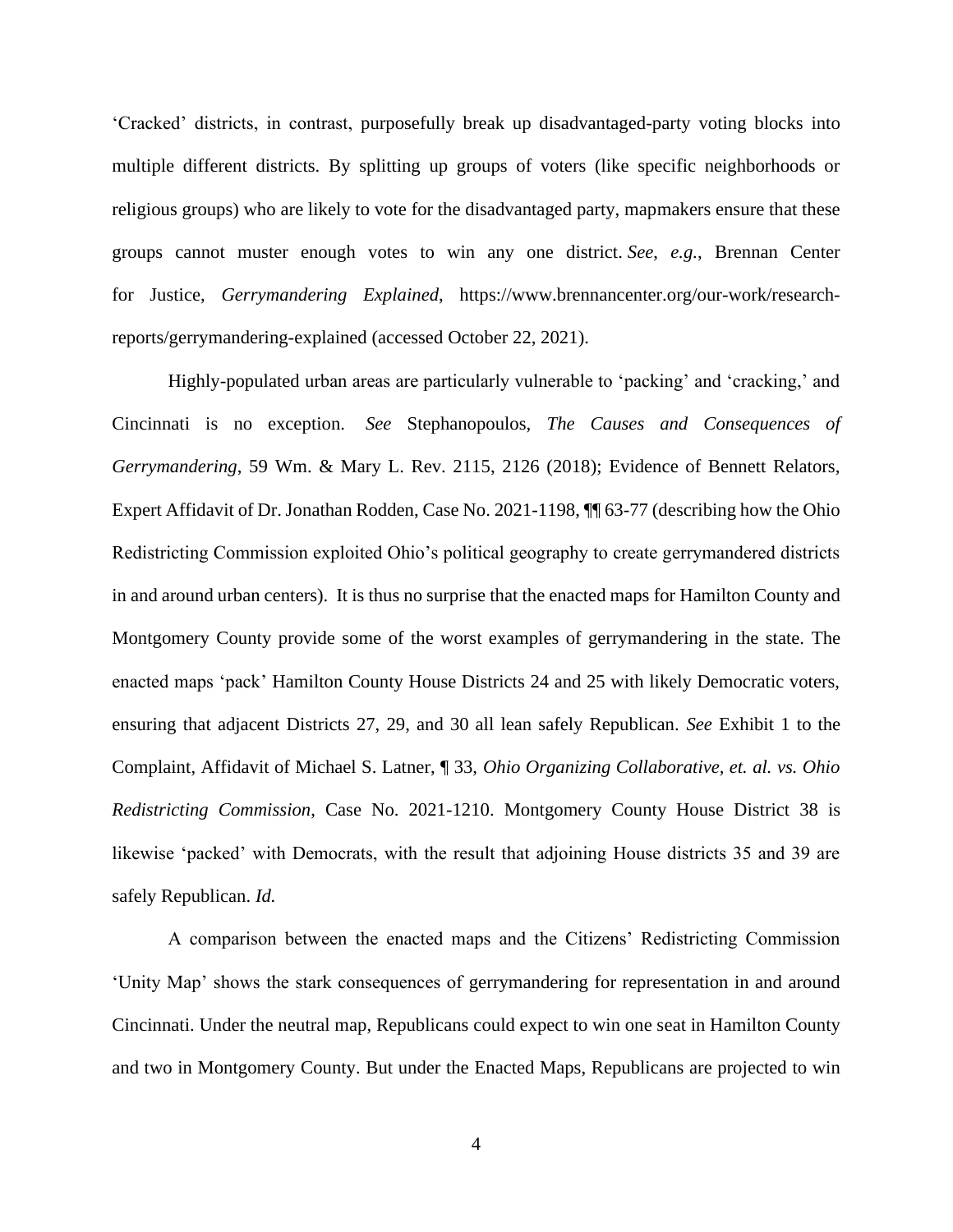three of seven seats in and around Hamilton County, and could win four of five in Montgomery County. *Id. See also* Evidence of Bennett Relators, Expert Affidavit of Dr. Jonathan Rodden, *Bria Bennett, et. al, v. Ohio Redistricting Commission, et. al.*, Case No. 2021-1198, ¶¶ 75-80 (describing the Ohio Redistricting Commission's manipulation of Cincinnati-area district boundaries to extract additional Republican seats).

Partisan gerrymandering is also deeply entwined with race. Data analysis shows that when mapmakers pack Black voters into a few, specific districts, they produce a quantifiable advantage for Republican candidates across the state. *See* Stephanopoulos at 2132, 2146-2147. This contemptible strategy is borne out in the Enacted Maps. 'Packed' Hamilton County House Districts 24 and 25 include 41 percent and 52 percent voting age Black residents, respectively, and are guaranteed to produce a surplus of 'wasted' Black votes. *See* Complaint, *Ohio Organizing Collaborative, et. al., v. Ohio Redistricting Commission*, Case No. 2021-1210, ¶ 69. Further analysis shows that where mapmakers could not 'pack' Black Cincinnati voters, they 'cracked' Black communities instead. Suburban Black communities outside of Cincinnati (and Dayton, for that matter) were split and scattered "across majority-Republican districts that were largely exurban and even rural." Evidence of Bennett Relators, Expert Affidavit of Dr. Jonathan Rodden, *Bria Bennett, et. al, v. Ohio Redistricting Commission, et. al*., Case No. 2021-1198, ¶ 102. Whether or not mapmakers explicitly considered racial data when drawing the Enacted Maps, the result is the same: Black Cincinnatians are systemically disenfranchised by gerrymandered voting districts.

The democratic harm yielded by this design cannot be overstated. The "basic aim of legislative apportionment" is to achieve "fair and effective representation for all citizens." *Reynolds v. Sims*, 377 U.S. 533, 565-566, 84 S.Ct. 1362, 12 L.Ed.2d 506 (1964). *See Wilson v. Kasich*, 134 Ohio St.3d 221, 2012-Ohio-5367, 981 N.E.2d 814, ¶ 62 (McGee Brown, J.,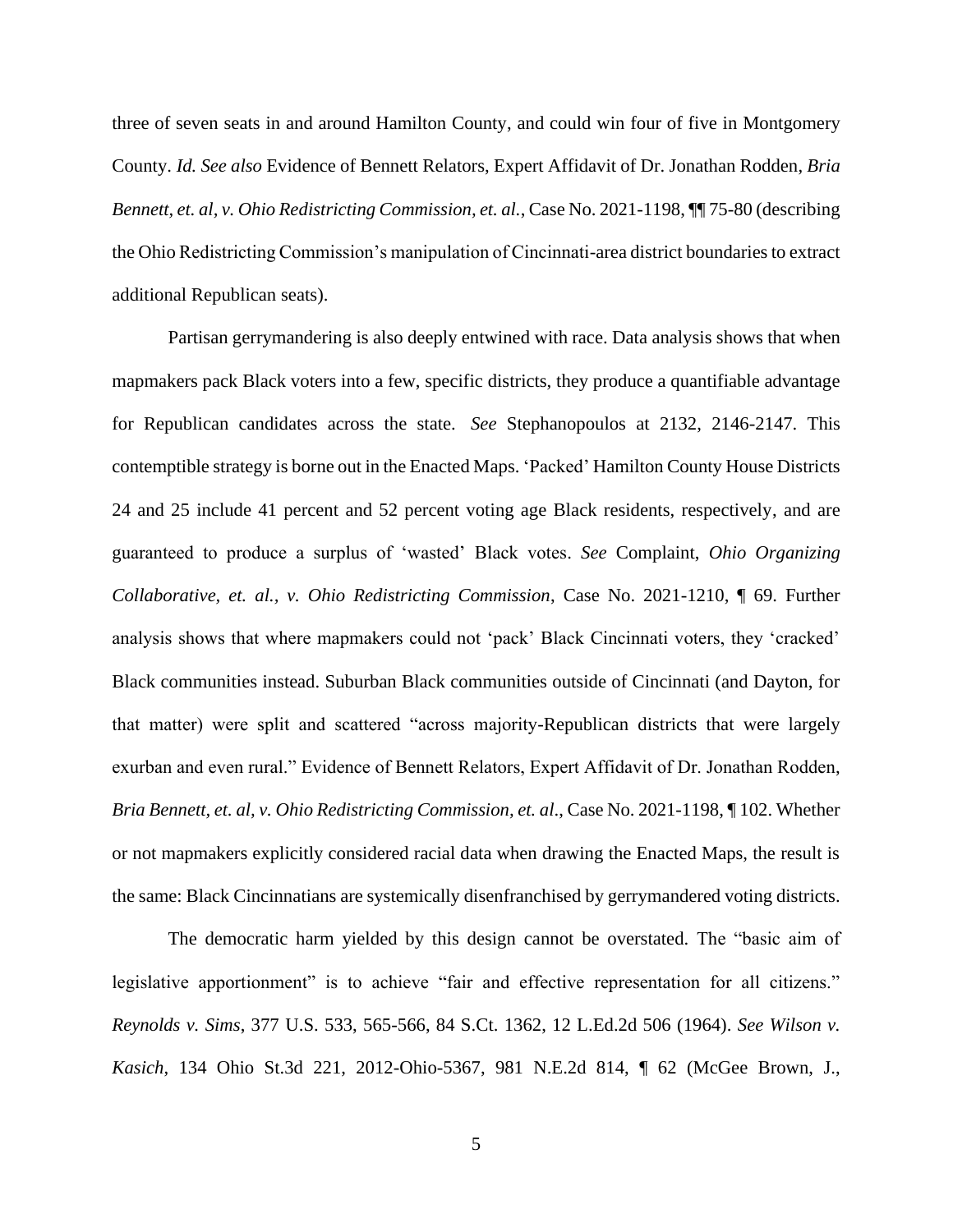dissenting). The Redistricting Commission's blatant disregard for Article XI, Section 6, undercuts any sense of partisan fairness in Ohio state politics. And worse yet, the voters know it. All three Complaints filed against the Redistricting Commission articulate the sense of hopelessness and disenfranchisement felt by Democratic voters in Ohio, who know full well that the Enacted Maps are designed to keep their ideas and priorities off the legislative table. *See* Complaint, *Ohio Organizing Collaborative, et. al., v. Ohio Redistricting Commission, et. al.,* Case No. 2021-1210, ¶¶ 11, 17, 23; Complaint, *League of Women Voters of Ohio, et. al., v. Ohio Redistricting Commission, et. al.,* Case No. 2021-1193, ¶¶ 17, 24; Complaint, *Bria Bennett, et. al., v. Ohio Redistricting Commission, et. al.,* Case No. 2021-1198, ¶¶ 103, 105, 107. The Enacted Maps pave a sure path to increasing partisan polarization and voter apathy—the very outcomes that Article XI, Section 6 is designed to combat.

### <span id="page-11-0"></span>**B. Partisan gerrymandering undermines constitutional home rule and democratic norms throughout the state.**

More than a century ago, the Ohio Constitutional Convention endowed Ohio municipalities with the power of home rule. *See* Ohio Constitution, Article XVIII, Section 3. Ohio municipalities, like Cincinnati, "have authority to exercise all powers of local self-government and to adopt and enforce within their limits such local police, sanitary and other similar regulations, as are not in conflict with the general laws." *Id.* The Ohio Constitution allows for one exception to municipal home rule, namely, that "general laws" of the state of Ohio preempt conflicting exercises of local police power. *See State ex rel. Morrison v. Beck Energy Corp*., 143 Ohio St.3d 271, 2015-Ohio-485, 37 N.E.3d 128, ¶ 15. Through this clear—but limited—preemption authority, the General Assembly can ensure that municipal policy does not contravene statewide public policy.

Preemption is a perfectly legitimate feature of the democratic process—*if* the legislative body enacting the preemption is representative of statewide voter preferences. And in Ohio, the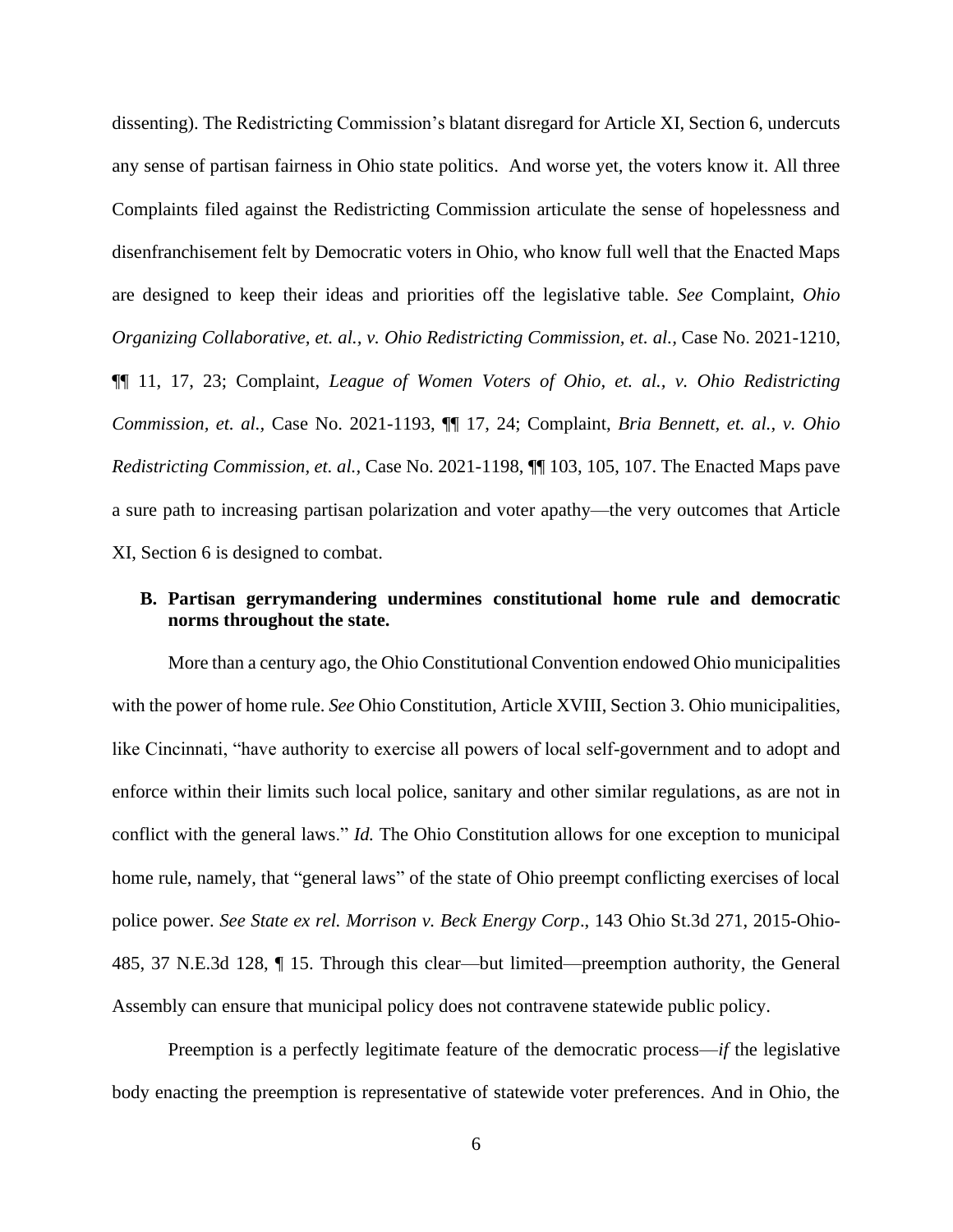Redistricting Commission is constitutionally required to draw maps in which "the proportion of districts whose voters . . . favor each political party [ ] correspond[s] closely to the statewide preferences of the voters of Ohio." Article XI, Section 6(B). The interplay between Article XVIII, Section 3 and Article XI, Section 6 should guarantee that when the Ohio General Assembly preempts municipal lawmaking authority, it does so for the right reason: to enact uniform laws reflective of statewide needs and policy preferences.

But when the Ohio Redistricting Commission flouts the requirements of Article XI, Section 6, this constitutional interplay breaks down. The Enacted Maps ensure that the partisan composition of the General Assembly will *not* reflect statewide voter preferences—and the General Assembly, in turn, will have the incentive and ability to preempt even the most modest municipal law-making efforts. Urban residents, already disenfranchised from equal participation in state lawmaking, often turn to their local government for answers. When they do, they encounter yet another harm of gerrymandering: the erosion of home rule via aggressive (and sometimes abusive) state preemption.

### <span id="page-12-0"></span>**1. A gerrymandered legislature has every incentive to abuse its power of preemption. Experience shows that the Ohio General Assembly has done just that.**

The infamous 2016 "Petland Bill" (S.B. 331) provides a powerful example of how a gerrymandered General Assembly is tempted to abuse its power of preemption. Such legislation undermines not only the home rule authority embodied in Article XVIII, Section 3, but the legitimacy of preemption itself.

S.B. 331 began its life as a bill to regulate the sale of dogs from pet stores. It was passed by the Ohio Senate, but languished for months in the House Financing Committee. *See City of Cleveland v. State*, 8th Dist. Cuyahoga No. 106688, 2019-Ohio-315, ¶ 2. On December 7, 2016 just days before the close of the 2016 legislative session—the Committee added a litany of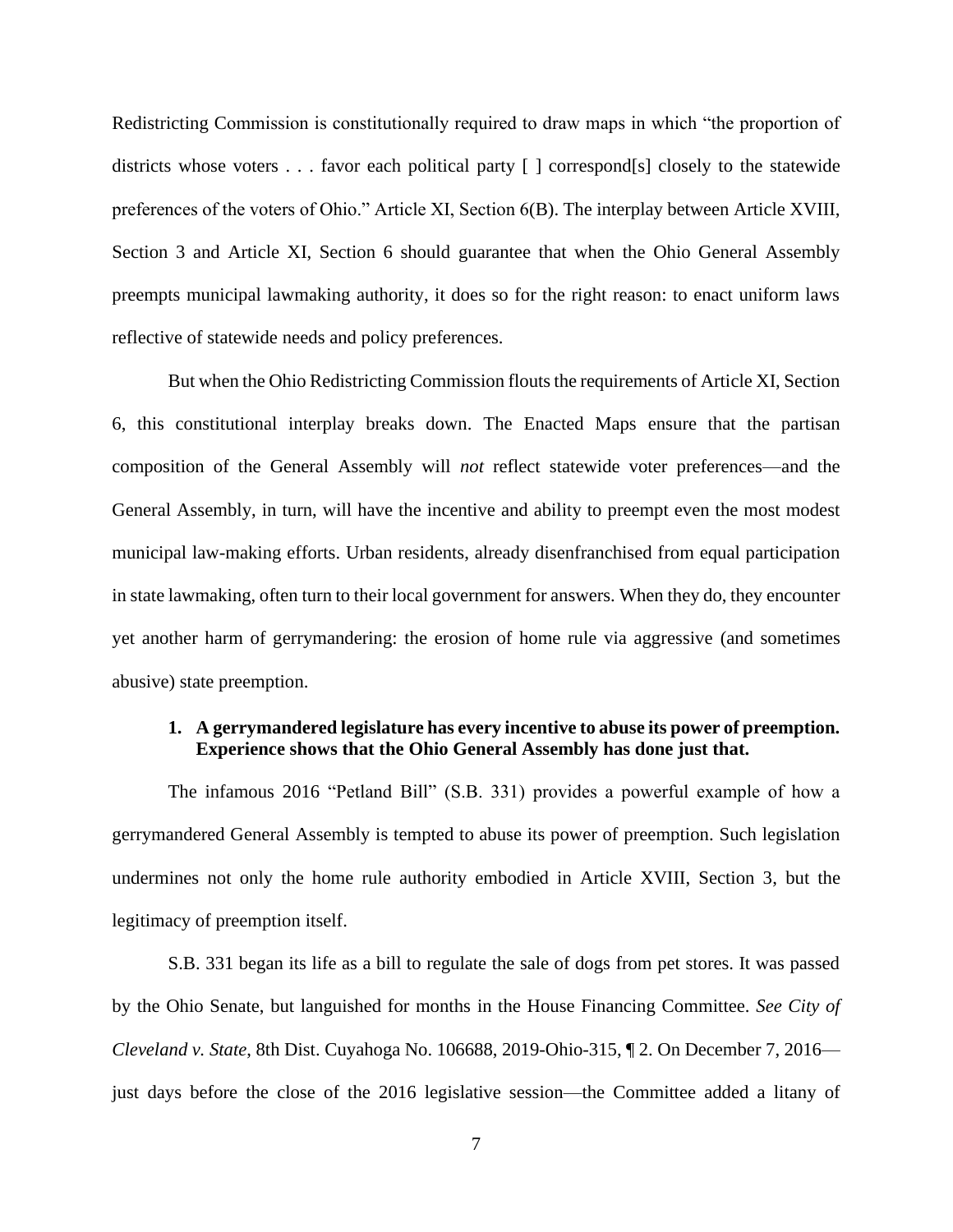preemptive measures to the bill. *Id.* at ¶ 3. Instead of regulating puppies, S.B. 331 now prohibited municipal governments from:

- 1. Raising the local minimum wage;
- 2. Setting local standards for fringe benefits or employee scheduling; and
- 3. Regulating small cell wireless.

The Ohio State Senate passed the bill on strictly party lines, and multiple local governments filed suit. *See City of Cincinnati v. State*, 2018-Ohio-4498, 121 N.E.3d 892 (1st Dist.); *City of Cleveland*, 8th Dist. Cuyahoga No 106688, 2019-Ohio-315. The Cuyahoga County Court of Common Pleas and the Hamilton County Court of Common Pleas soon declared the legislation unconstitutional on single-subject grounds, and portions of the bill were eventually repealed. *Id.*

S.B. 331 is instructive not because of its ultimate (un)constitutionality, but because of what it teaches us about how a non-representative legislature wields the preemption power. When the Ohio Redistricting Commission distorts the link between the General Assembly and Ohio voters through gerrymandering, it stifles an intended check on the legislature: the voters themselves. *See*  Caughey, Tausanovitch, and Warshaw, *Partisan Gerrymandering* at 455-456. "[B]y biasing the relationship between votes and seats, [gerrymandering] undermines congruence with voters' preferences, skewing the ideological composition of the legislature and the ideological character of policymaking away from the preferences of the median voter (and thus from a majority of the electorate)." *Id.* at 456. The General Assembly is then free to transform a bill about puppies into sweeping preemption of local minimum wage, employee scheduling, and small cell wireless regulations—with no meaningful feedback from the urban voters it impacts most. This "new preemption" works to "silence[] the voices of people of color, working-class people, and LGBTQ+ people and their allies." Bean & Strano, *Punching Down: How States are Suppressing Local*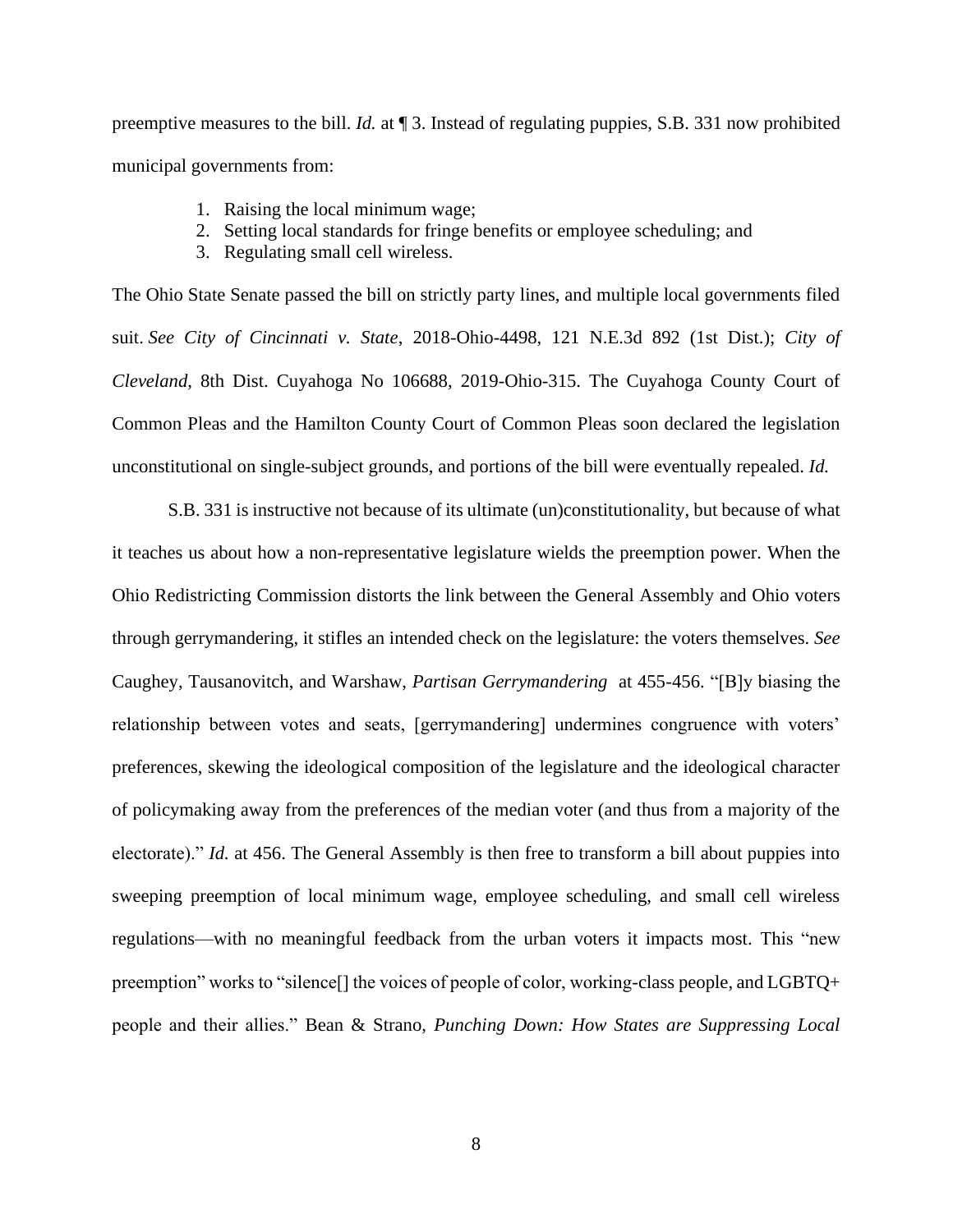*Democracy*, 27, https://d1y8sb8igg2f8e.cloudfront.net/documents/Punching\_Down\_2019-07- 11\_205724.pdf (accessed October 22, 2021).

Even though the undemocratic and absurd preemption of S.B. 331 was corrected by the courts, Ohio municipalities were harmed by being forced to direct their limited resources to filing the lawsuits in the first instance. All Ohioans were harmed by General Assembly's decision to waste its time and taxpayer dollars passing clearly unconstitutional legislation. This type of abuse of the preemption power distracts from the statewide issues—like education or healthcare—that preemption is actually supposed to address. It "nullifies the results of local elections" by ensuring that local policymakers, once seated, have little practical ability to legislate in the areas that voters care about most. *Id.* The resulting disenfranchisement bleeds through all levels of government, and bodes ill for the future of local political involvement and policy innovation in Ohio.

## <span id="page-14-0"></span>**2. Even when the legislative process is not abused, systemic preemption by a gerrymandered legislature results in the anti-democratic erosion of home rule.**

Of course, rarely are exercises of the General Assembly's preemption power as abusive as the Petland Bill. Preemption can—and should—be used as a tool to resolve intra-state conflict and effect uniform regulatory frameworks for complex issues and industries. But as the partisan composition of the General Assembly skews ever further from that of Ohioans statewide, preemption can be used for a far less legitimate purpose: to undermine and erode municipal home rule.

The sheer scope of policy areas where the Ohio General Assembly has forbidden local lawmaking is startling. In the last fifteen years, the General Assembly has banned Ohio municipalities from regulating:

- Red light cameras. *See* Former R.C. 4511.093, 4511.0912, 4511.095.
- Mobile homes. *See* R.C. 4781.52
	- 9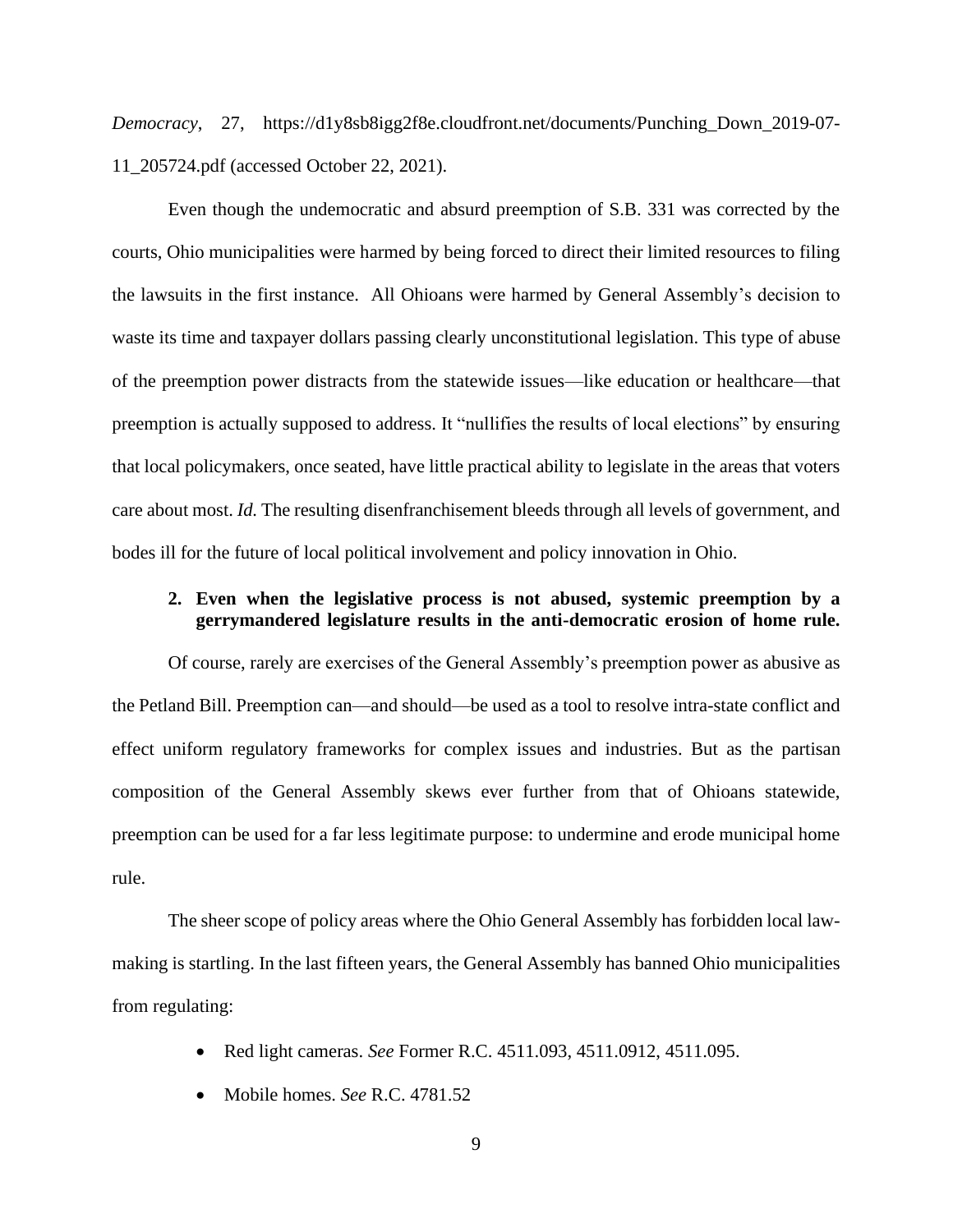- Casinos. *See* R.C. 3772.26.
- Natural gas hookups. *See* R.C. 4933.41.
- Hazardous waste disposal. *See* R.C. 3734.05(E).
- Oil and gas drilling. *See* R.C. 1509.02.
- Employee wages. *See* R.C. 4111.02.
- Small cell wireless. *See* R.C. Chapter 4939.
- Firearm licensing. *See* R.C. 9.68.
- Firearm transportation and storage by municipal employees. *See* R.C. 2923.1210.
- Fringe benefits and sick leave, including COVID-19 sick leave. *See* R.C. 4113.85.
- Public health protection, including COVID-19 quarantine and isolation orders. *See*  R.C. 3701.13(B)

Just last week, the General Assembly evinced its intention to continue this aggressive preemption of local lawmaking. Proposed S.B. 185 would ban local governments, "as part of any statutorily authorized response to any disaster, war, act of terrorism, riot, civil disorder, public health crisis, or emergency," from "prohibit[ing], regulat[ing], or curtail[ing] the otherwise lawful possession, carrying, display, sale, transportation, transfer, [or] defensive use" of "*any deadly weapon*." *See Sub. S.B. No. 185, As Passed By Senate*, https://search-prod.lis.state.oh.us /solarapi/v1/general\_assembly\_134/bills/sb185/PS/02/sb185\_02\_PS?format=pdf (accessed October 22, 2021) (emphasis added). It is difficult to imagine a more direct attack on municipal police power.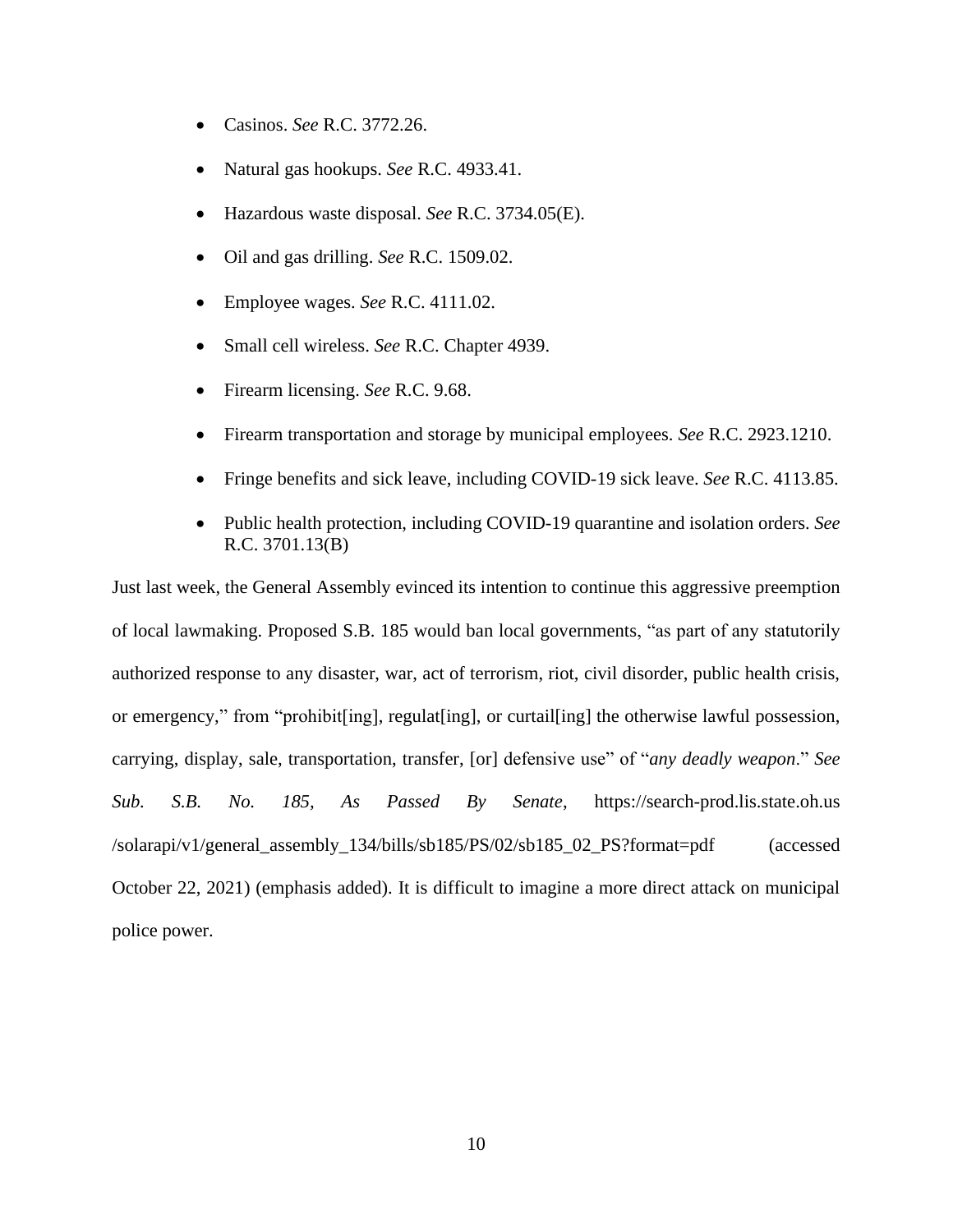The question here is not whether these specific exercises of preemption are constitutional. Some are, and some are not.<sup>1</sup> Rather, in the context of gerrymandering, the question is whether serial preemption of municipal lawmaking can be considered even remotely *democratic*. Where district maps are drawn specifically to devalue the votes of urban residents, the answer is clearly 'no.' The democratic legitimacy of preemption rests on the assumption that the General Assembly will accurately represent statewide interests. The Enacted Maps make a mockery of this premise, and of the more than two million Ohio voters who passed Article XI, Section 6. Should this Court allow the Enacted Maps to stand, the continued erosion of municipal home rule through antidemocratic preemption is inevitable. This outcome respects neither the text nor the spirit of the Ohio Constitution.

### **CONCLUSION**

<span id="page-16-0"></span>Ohio municipalities are endowed by Ohio's constitution with the power "to exercise all powers of local self-government." This mandate rings hollow when a gerrymandered legislature systemically undermines local government authority. Gerrymandering suppresses the voice of Cincinnati residents twice-over: first when maps are drawn to systemically 'waste' their votes, and then again when the gerrymandered legislature preempts local action on the issues closest to voters' hearts.

In Ohio, bipartisan redistricting is no longer an issue of politics or policy. It is a matter of constitutional law. The City urges this Court to enforce the bipartisan redistricting requirements of Article XI, Section 6 and declare the Enacted Maps unconstitutional.

<sup>1</sup> *See*, e.g., *City of Dayton v. State*, 151 Ohio St.3d 168, 2017-Ohio-6909, 87 N.E.3d 176, ¶ 1 (holding former R.C. 4511.093(B)(1), R.C. 4511.0912, and R.C. 4511.095, preempting municipal use of red light cameras, unconstitutional).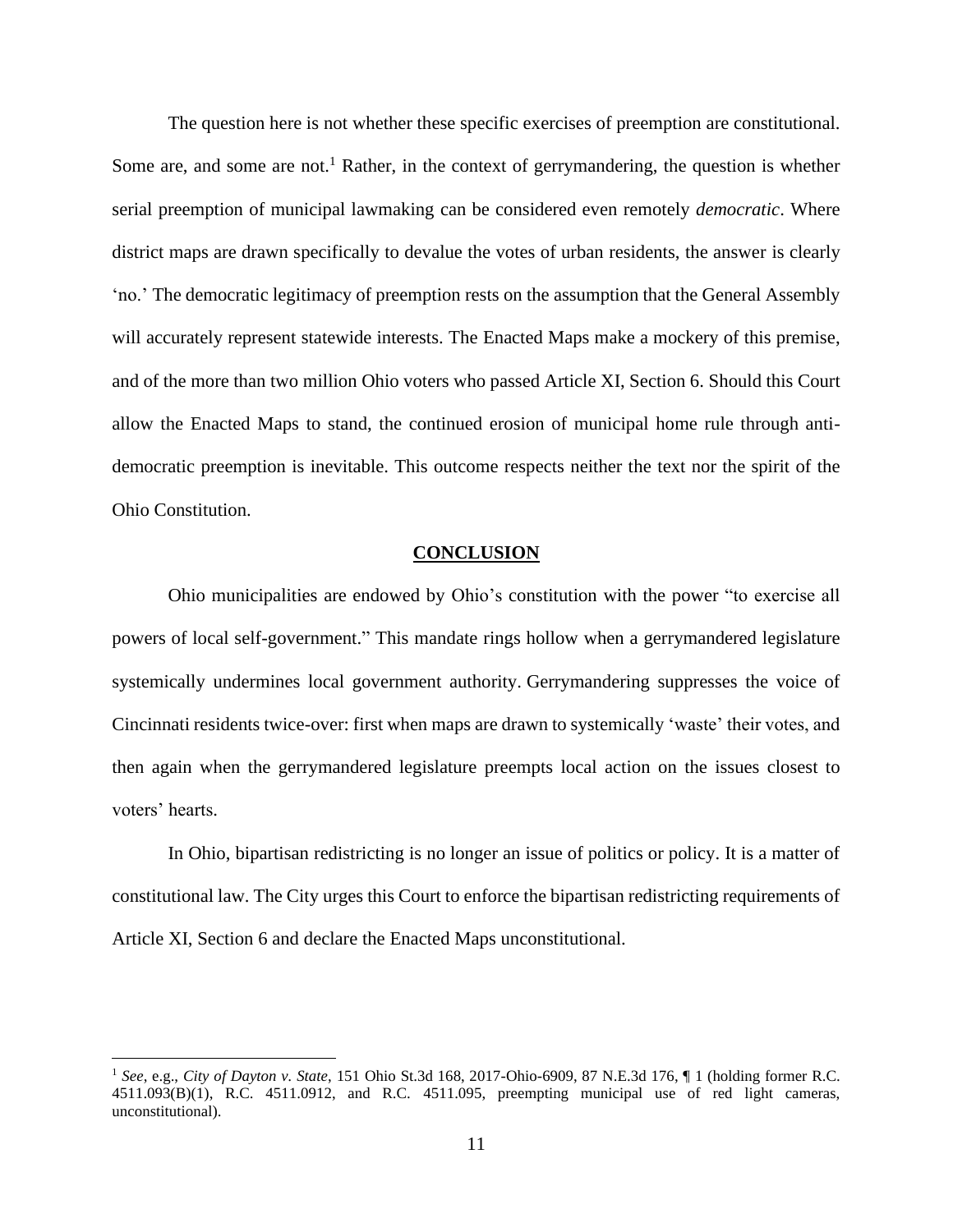Respectfully submitted,

## ANDREW W. GARTH (0088905) CITY SOLICITOR

/s/ *Emily Smart Woerner*  Emily Smart Woerner (0089349) Deputy City Solicitor Shannon Price (100744) Assistant City Solicitor 801 Plum Street, Room 214 Cincinnati, Ohio 45202 Phone: (513) 352-3309 Fax: (513) 352-1515 emily.woerner@cincinnati-oh.gov shannon.price@cincinnati-oh.gov *Counsel for Amicus Curiae City of Cincinnati*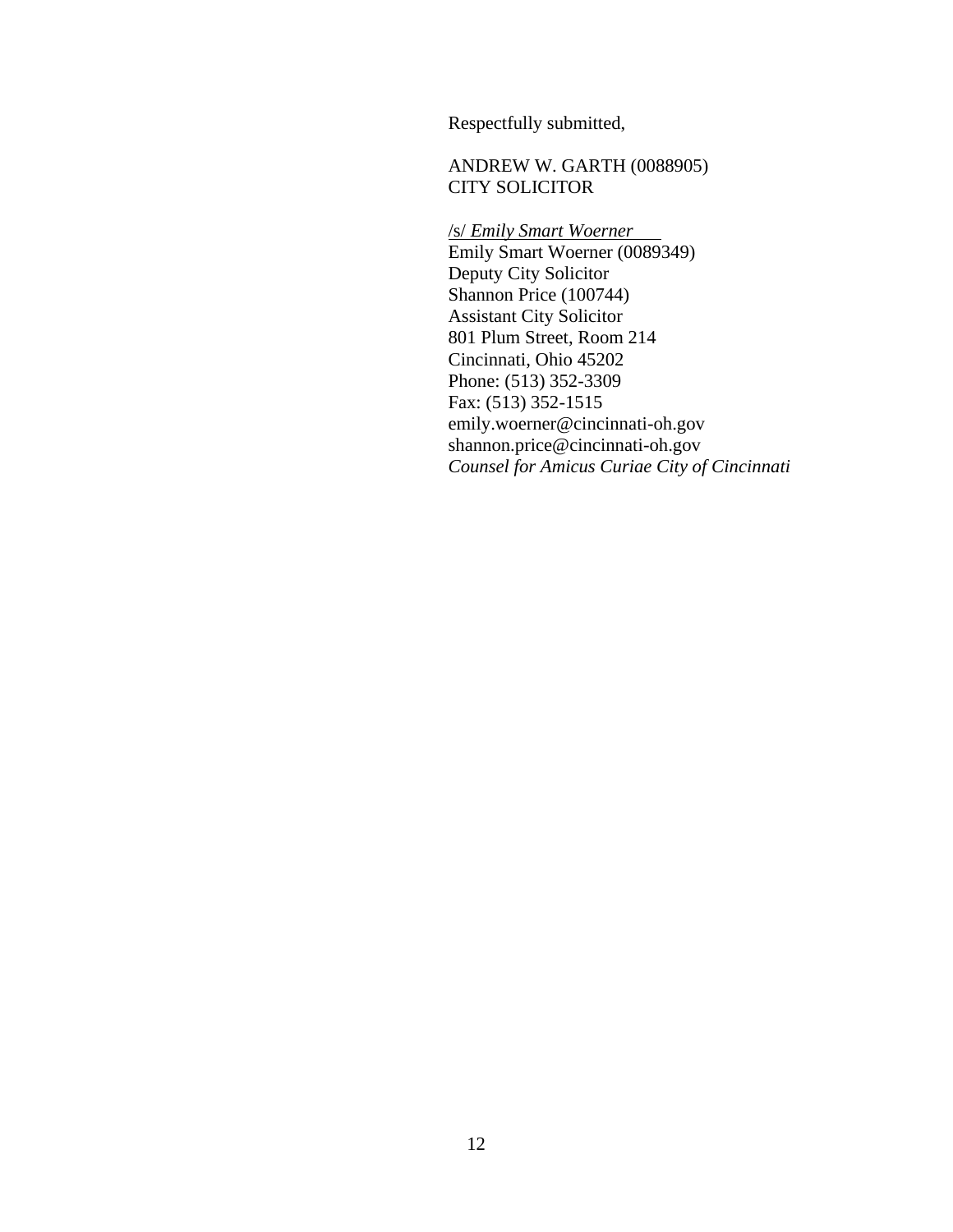### **CERTIFICATE OF SERVICE**

This is to certify that a copy of the foregoing has been served upon the following by electronic mail on this 29th day of October 2021:

Freda J. Levenson (0045916) ACLU of Ohio Foundation, Inc. 4506 Chester Avenue Cleveland, Ohio 44103 Tel: 614-586-1972 x 125 [flevenson@acluohio.org](mailto:flevenson@acluohio.org)

David J. Carey (0088787) ACLU of Ohio Foundation, Inc. 1108 City Park Avenue, Suite 203 Columbus, OH 43206 (614) 586-1972 x2004 [dcarey@acluohio.org](mailto:dcarey@acluohio.org)

Alora Thomas (PHV 22010-2021) Kelsey Miller\* Julie A. Ebenstein (PHV 25423-2021) American Civil Liberties Union 125 Broad Street New York, NY 10004 (212) 519-7866 [athomas@aclu.org](mailto:athomas@aclu.org) [jebenstein@aclu.org](mailto:jebenstein@aclu.org)

Robert D. Fram (PHV 25414-2021) Donald Brown\*\* (PHV 25480-2021) Joshua González (PHV 25424-2021) Juliana Goldrosen (PHV 25193-2021) David Denuyl (PHV 25452-2021) COVINGTON & BURLING LLP Salesforce Tower 415 Mission Street San Francisco, CA 94105-2533 (415) 591 6000 [rfram@cov.com](mailto:rfram@cov.com)

ANDREW W. GARTH (0088905) City Solicitor Emily Smart Woerner (0089349) Deputy City Solicitor Shannon Price (0100744) Assistant City Solicitor 801 Plum Street, Room 214 Cincinnati, Ohio 45202 Phone: (513) 352-3307 Fax: (513) 352-1515 [emily.woerner@cincinnati-oh.gov](mailto:emily.woerner@cincinnati-oh.gov) [shannon.price@cincinnati-oh.gov](mailto:shannon.price@cincinnati-oh.gov)

*Counsel for Amicus Curiae City of Cincinnati*

DAVE YOST OHIO ATTORNEY GENERAL Michael J. Hendershot (0081842) Michael A. Walton (0092201) Bridget C. Coontz (0072919) Julie M. Pfeiffer (0069762) 30 E. Broad Street Columbus, OH 43215 Tel: (614) 466-2872 Fax: (614) 728-7592 [Michael.Hendershot@OhioAttorneyGeneral.gov](mailto:Michael.Hendershot@OhioAttorneyGeneral.gov) [Michael.Walton@OhioAGO.gov](mailto:Michael.Walton@OhioAGO.gov) [bridget.coontz@ohioago.gov](mailto:bridget.coontz@ohioago.gov) [julie.pfeiffer@ohioago.gov](mailto:julie.pfeiffer@ohioago.gov)

*Counsel for Respondents Governor Mike DeWine, Secretary of State Frank LaRose, and Auditor Keith Faber*

[dornette@taftlaw.com](mailto:dornette@taftlaw.com) W. Stuart Dornette (0002955) Beth A. Bryan (0082076) Philip D. Williamson (0097174) TAFT STETTINIUS & HOLLISTER LLP 425 Walnut St., Suite 1800 Cincinnati, Ohio 45202-3957 T: (513) 381-2838 [bryan@taftlaw.com](mailto:bryan@taftlaw.com) [pwilliamson@taftlaw.com](mailto:pwilliamson@taftlaw.com)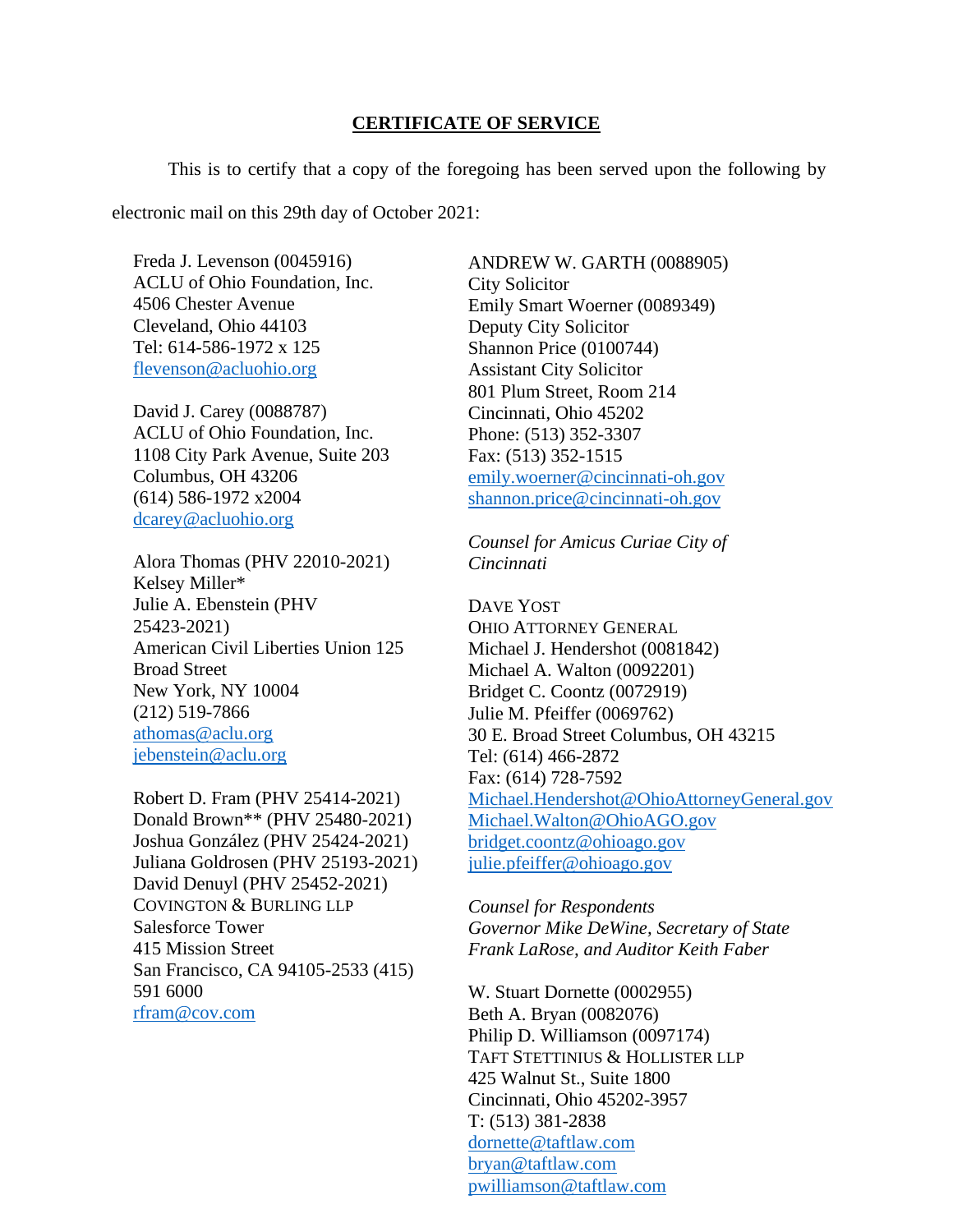Anupam Sharma (PHV 25418-2021) James Hovard (PHV 25420-2021) Yale Fu (PHV 25419-2021) COVINGTON & BURLING LLP 3000 El Camino Real 5 Palo Alto Square, 10th Floor Palo Alto, CA 94306-2112 (650) 632-4700 [asharma@cov.com](mailto:asharma@cov.com)

Madison Arent\* COVINGTON & BURLING LLP The New York Times Building 620 Eighth Avenue New York, NY 10018-1405 (212) 841 1000 [marent@cov.com](mailto:marent@cov.com)

*Counsel for Relators League of Women Voters et al. \*Pro Hac Vice Motion Forthcoming \*\*Pro Hac Vice Motion Pending*

Phillip J. Strach (PHV 25444-2021) Thomas A. Farr (PHV 25461-2021) John E. Branch, III (PHV 25460-2021) Alyssa M. Riggins (PHV 25441-2021) NELSON MULLINS RILEY & SCARBOROUGH LLP 4140 Parklake Ave., Suite 200 Raleigh, North Carolina 27612 [phil.strach@nelsonmullins.com](mailto:phil.strach@nelsonmullins.com) [tom.farr@nelsonmullins.com](mailto:tom.farr@nelsonmullins.com) [john.branch@nelsonmullins.com](mailto:john.branch@nelsonmullins.com) [alyssa.riggins@nelsonmullins.com](mailto:alyssa.riggins@nelsonmullins.com) T: (919) 329-3812

*Counsel for Respondents Senate President Matt Huffman and House Speaker Robert Cupp*

John Gilligan (Ohio Bar No. 0024542) Diane Menashe (Ohio Bar No. 0070305) ICE MILLER LLP 250 West Street, Suite 700 Columbus, Ohio 43215 [John.Gilligan@icemiller.com](mailto:John.Gilligan@icemiller.com) [Diane.Menashe@icemiller.com](mailto:Diane.Menashe@icemiller.com)

*Counsel for Respondents Senator Vernon Sykes and House Minority Leader Emilia Sykes*

Erik J. Clark (Ohio Bar No. 0078732) Ashley Merino (Ohio Bar No. 0096853) ORGAN LAW LLP 1330 Dublin Road Columbus, Ohio 43215 T: (614) 481-0900 F: (614) 481-0904 [ejclark@organlegal.com](mailto:ejclark@organlegal.com) [amerino@organlegal.com](mailto:amerino@organlegal.com)

*Counsel for Respondent Ohio Redistricting Commission*